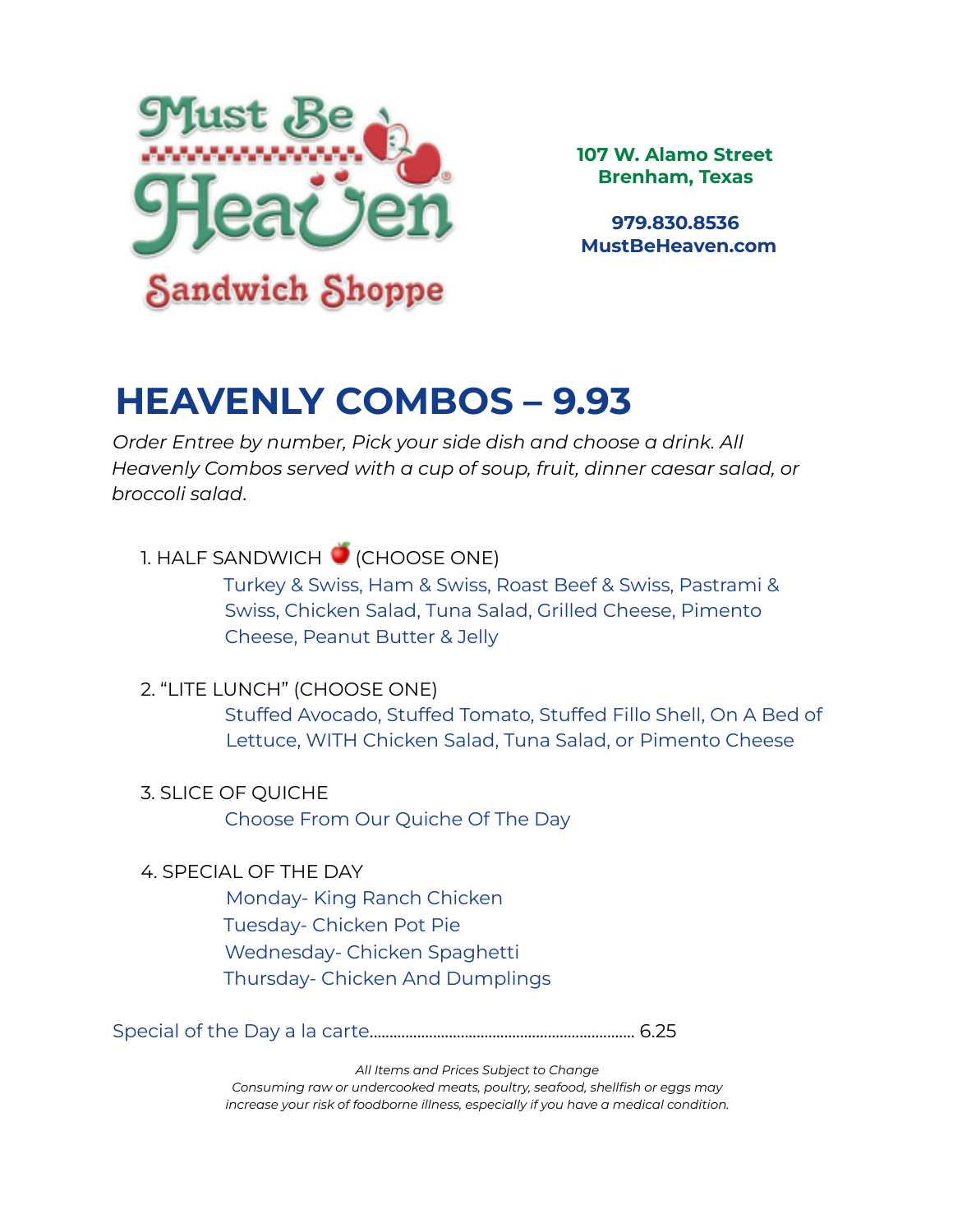### **SANDWICHES**

*Add soup, fruit, or broccoli salad to any whole sandwich and your drink is only \$0.88!*

TURKEY & SWISS ............................................................................................... 7.62 Smoked turkey breast, Swiss cheese, lettuce, tomato and mayonnaise on whole wheat bread. Includes chips or apple, pickle spear and mint.

HAM & SWISS ............................................................................................... 7.62 Honey-cured ham, Swiss cheese, lettuce, tomato and mayonnaise on whole wheat bread. Includes chips or apple, pickle spear and mint.

ROAST BEEF & SWISS ............................................................................................... 7.62 Lean deli roast beef, Swiss cheese, lettuce, tomato and mayonnaise on whole wheat bread. Includes chips or apple, pickle spear and mint.

PASTRAMI & SWISS ............................................................................................... 7.62 Hot sandwich made with peppered beef deli Pastrami, Swiss cheese, lettuce,

tomato and spicy mustard on whole wheat or light rye bread. Includes chips or apple, pickle spear and mint.

CHICKEN SALAD ............................................................................................... 7.62 Our special recipe with mayonnaise and sliced almonds, lettuce and tomato on whole wheat bread. Includes chips or apple, pickle spear and mint.

TUNA SALAD ............................................................................................... 7.62

Our special recipe with mayonnaise and diced bread & butter pickles, lettuce and tomato on whole wheat bread. Includes chips or apple, pickle spear and mint

| $\cap$<br>$\Gamma$ |  | ت ۔د |
|--------------------|--|------|
|--------------------|--|------|

An American classic with double slices of any cheese of your choice on grilled whole wheat bread. Includes chips or apple, pickle spear and mint.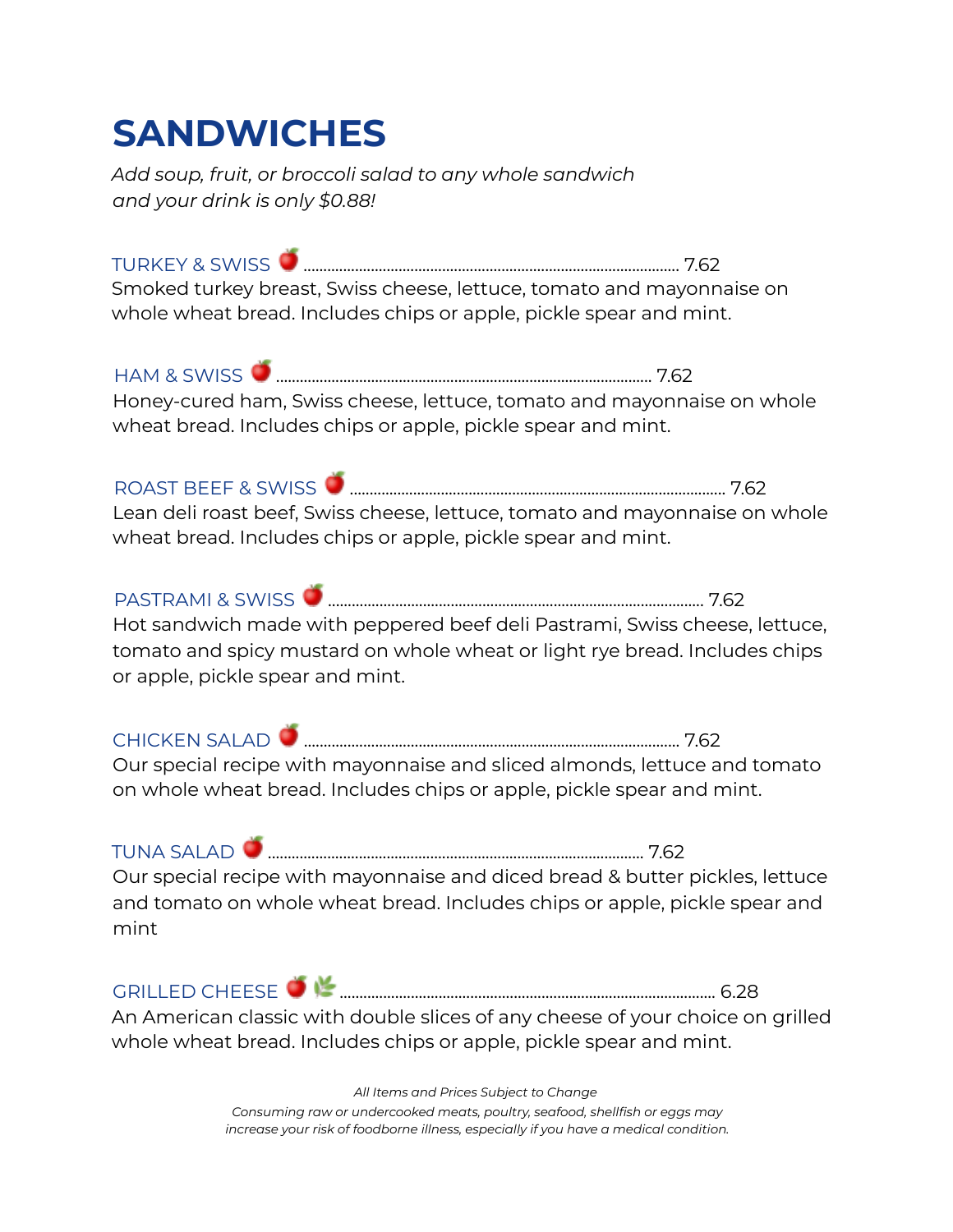| Our homemade pimento cheese, lettuce, tomato and mayonnaise on whole |  |
|----------------------------------------------------------------------|--|

wheat bread. Includes chips or apple, pickle spear and mint.

PEANUT BUTTER & JELLY ............................................................................................... 5.31 America's favorite with creamy peanut butter and grape jelly on whole wheat bread. Includes chips or apple, pickle spear and mint.

CHEESE ............................................................................................... 5.31 Choice of two slices of cheese, lettuce, tomato and mayonnaise on whole wheat bread. Includes chips or apple, pickle spear and mint.

AVOCADO & SPROUT ............................................................................................... 7.62 Fresh avocado, alfalfa sprouts, Swiss cheese, tomato and mayonnaise on whole wheat bread. Includes chips or apple, pickle spear and mint.

VEGGIE HOAGIE ............................................................................................... 8.54 Hot sandwich made with Swiss cheese, cucumbers, onion, black and green olive dressing, tomato and alfalfa sprouts with mayonnaise and spicy mustard on a grilled baguette. Includes chips or apple, pickle spear and mint.

GRILLED CHEESE AND PESTO .................................................................................. 8.08 Hot sandwich made with provolone and double muenster cheese served on grilled sourdough bread. Served with a side of warm marinara sauce. Includes chips or apple, pickle spear and mint.

*Vegetarian*

*Sandwiches Available as a Half Heavenly Combo*

### **-BUILD IT BIGGER**

**SUB** American, Cheddar, Muenster, Pepper jack, Provolone or Swiss **- Free SUB** Wheat, Rye or Sourdough - **Free SUB** Ciabatta, Croissant or Kaiser - \$0.46 HALF \$0.92 WHOLE **ADD** Cheese, Black or Green Olive Dressing or Sauerkraut - \$0.46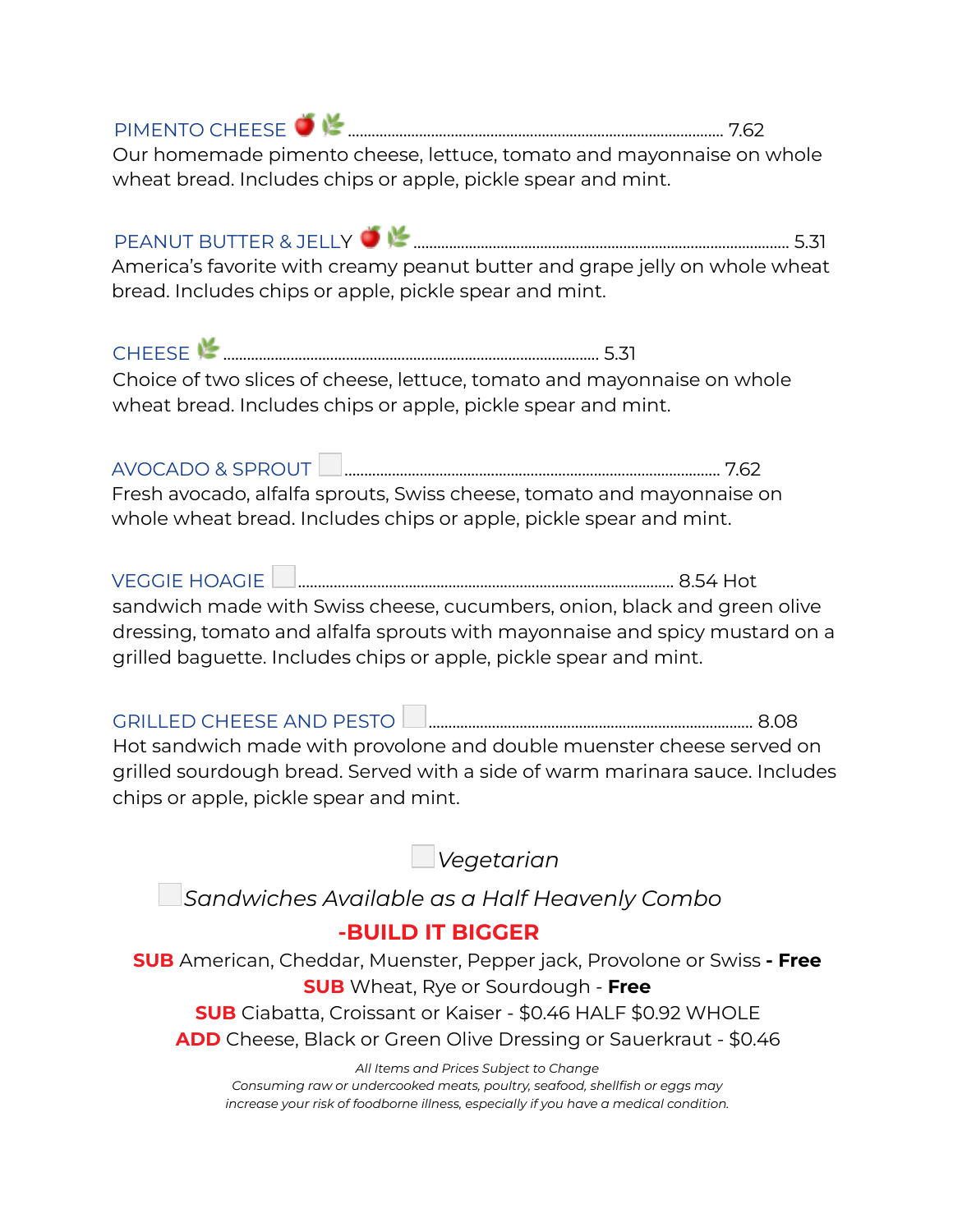**ADD** Avocado 1.99 **ADD** Bacon or 2oz Deli meat - \$1.99 **ADD** Grilled Chicken Breast - \$3.25

### **SANDWICHES** (continued)

GRILLED TEXAS MONTE CRISTO ............................................................................................... 8.31 Hot sandwich made with smoked turkey breast, honey-cured ham, pepper jack and provolone cheese with red jalapeno jelly on grilled wheat bread. Includes chips or apple, pickle spear and mint.

GRILLED CHICKEN DIABLO ............................................................................................... 8.31 Hot sandwich made with grilled chicken breast, jalapenos, pepper jack and cheddar cheeses and our creamy jalapeno dressing on a grilled ciabatta bun. Includes chips or apple, pickle spear and mint.

GRILLED CHICKEN BREAST ............................................................................................... 8.31 Hot sandwich made with grilled chicken breast, Swiss cheese, lettuce, tomato and mayonnaise. Served on a grilled Kaiser bun. Includes chips or apple, pickle spear and mint.

FRENCH DIP ............................................................................................... 8.54 Hot sandwich made with lean deli roast beef and swiss cheese on a grilled baguette. Served with au jus. Includes chips or apple, pickle spear and mint.

BLT - BACON, LETTUCE, & TOMATO ........................................................................7.62 Hot sandwich made with sliced bacon, lettuce tomato mayonnaise on toasted whole wheat bread. Includes chips or apple, pickle spear and mint.

PIMENTO BLT ...................................................................................................................................... 8.08 Hot sandwich made with sliced bacon, lettuce, tomato and mayonnaise and our homemade pimento cheese on toasted whole wheat bread. Includes chips or apple, pickle spear and mint.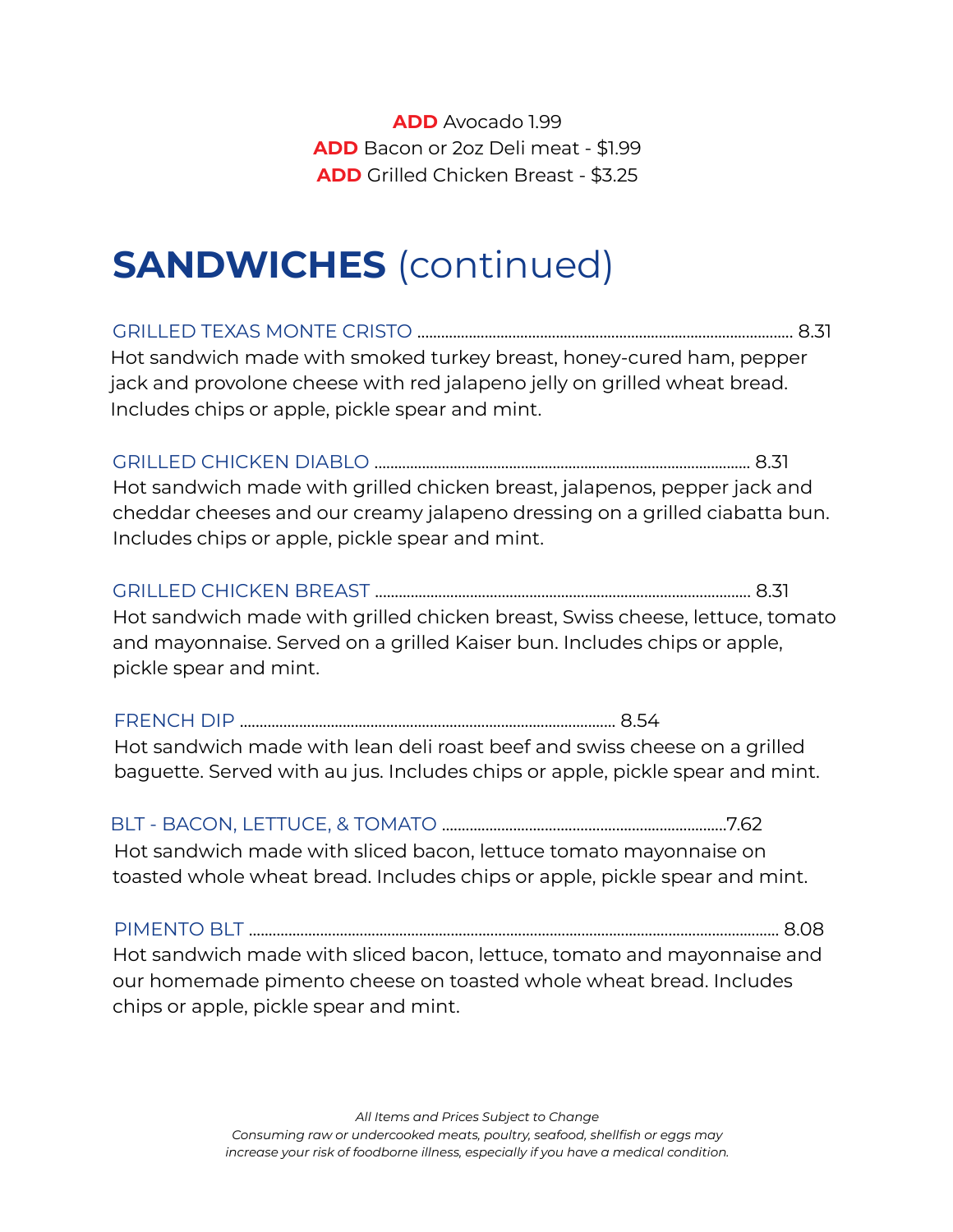CLASSIC CLUB ....................................................................................................................................... 8.54 A classic with honey-cured ham and smoked turkey breast or substitute for a grilled chicken breast, Swiss cheese, sliced bacon, lettuce, tomato and mayonnaise on three slices of toasted whole wheat bread. Includes chips or apple, pickle spear and mint.

### CALIFORNIA CLUB ............................................................................................... 8.31

Hot sandwich made with sliced bacon, sliced avocado, alfalfa sprouts, tomato and honey mustard dressing on three slices of whole wheat toast. Includes chips or apple, pickle spear and mint.

### THE WORKS ............................................................................................... 9.01

Hot sandwich made with honey-cured ham, smoked turkey breast, roast beef, sliced bacon, Genoa salami, Swiss cheese, lettuce, tomato and mayonnaise on toasted whole wheat bread. Includes chips or apple, pickle spear and mint.

### SAUSAGE & KRAUT ............................................................................................... 9.01

Hot sandwich made with butterflied locally produced German dinner sausage, sauerkraut, Swiss cheese and spicy mustard on a grilled baguette. Includes chips or apple, pickle spear and mint.

### HOAGIE ............................................................................................... 9.01

Hot sandwich made with honey-cured ham, Genoa salami, Swiss cheese, lettuce, tomato, black olive dressing and mayonnaise on a grilled baguette. Includes chips or apple, pickle spear and mint.

#### REUBEN ............................................................................................... 8.08

Hot sandwich with deli corned beef, sauerkraut, Swiss cheese and your choice of 1000 Island dressing or spicy mustard on grilled rye bread. Includes chips or apple, pickle spear and mint.

MUFFALETTA ............................................................................................... FULL 16.28 | HALF 9.99 Hot sandwich made with honey-cured ham, peppered beef deli pastrami, Genoa salami, Swiss cheese, lettuce, tomato, mayonnaise and green olive dressing on a grilled bun. Includes chips or apple, pickle spear and mint.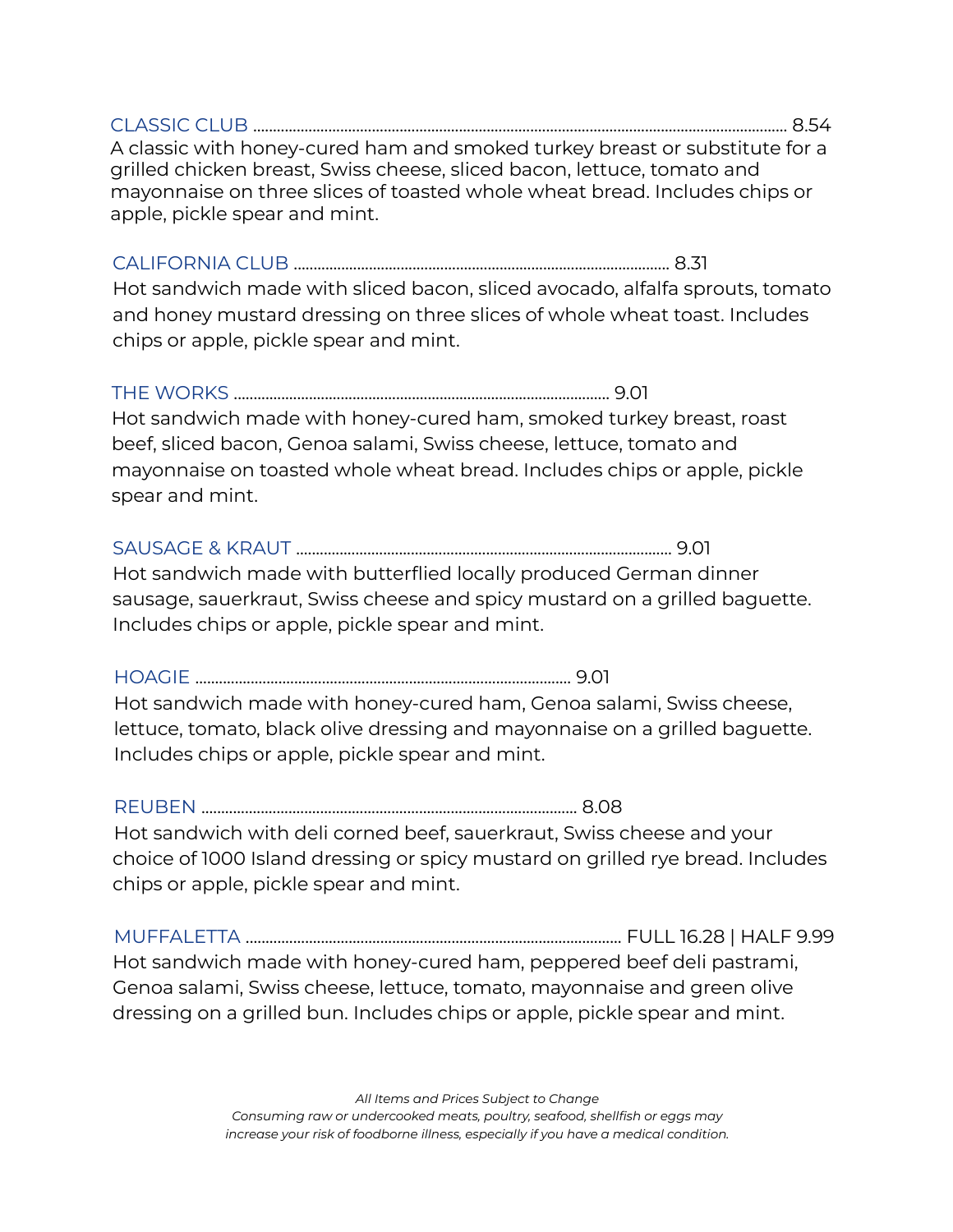# **HANDCRAFTED SALADS**

CAESAR SALAD ............................................................................................... 8.77 Spring mix topped with shredded parmesan cheese, croutons, and creamy caesar dressing. Add grilled chicken for \$1.99

STRAWBERRY FIELDS SALAD ............................................................................................... 8.77 Spring mix topped with juicy red strawberries, salted sunflower seeds, and feta cheese crumbles. Served with our sweet raspberry vinaigrette dressing. Add grilled chicken for \$1.99

BLT SALAD ............................................................................................... 10.61 Spring mix topped with crunchy bacon crumbles, diced creamy avocado, shredded cheddar cheese, corn, sliced grape tomatoes, and croutons. Served with our classic homemade ranch dressing.

CLOUD 9 SALAD ............................................................................................... 10.61 Spring mix topped with ripe fresh blueberries, sliced red grapes, feta cheese crumbles, sweet-n-spicy handmade candied pecans, and a generous helping of our signature chicken salad. Served with our homemade Dijon honey mustard dressing.

SOUTHWEST CHICKEN SALAD ............................................................................................... 10.61 Spring mix topped with diced grilled chicken, shredded cheddar cheese, black beans, corn, diced creamy avocado, and purple onion. Served with tortilla chips and our own spicy southwest dressing.

GRANDMA'S GARDEN SALAD ............................................................................................... 8.77 Spring mix topped with shredded cheddar cheese, corn, sliced grape tomatoes, diced creamy avocado, shredded carrots, black olives, and cut broccoli. Served with balsamic vinaigrette or your choice of our other dressing options. Add grilled chicken for \$1.99

# **À LA CARTE**

DINNER CAESAR SALAD ............................................................................................... 5.25

Classic caesar salad with spring mix, shredded parmesan cheese and croutons with a creamy caesar dressing.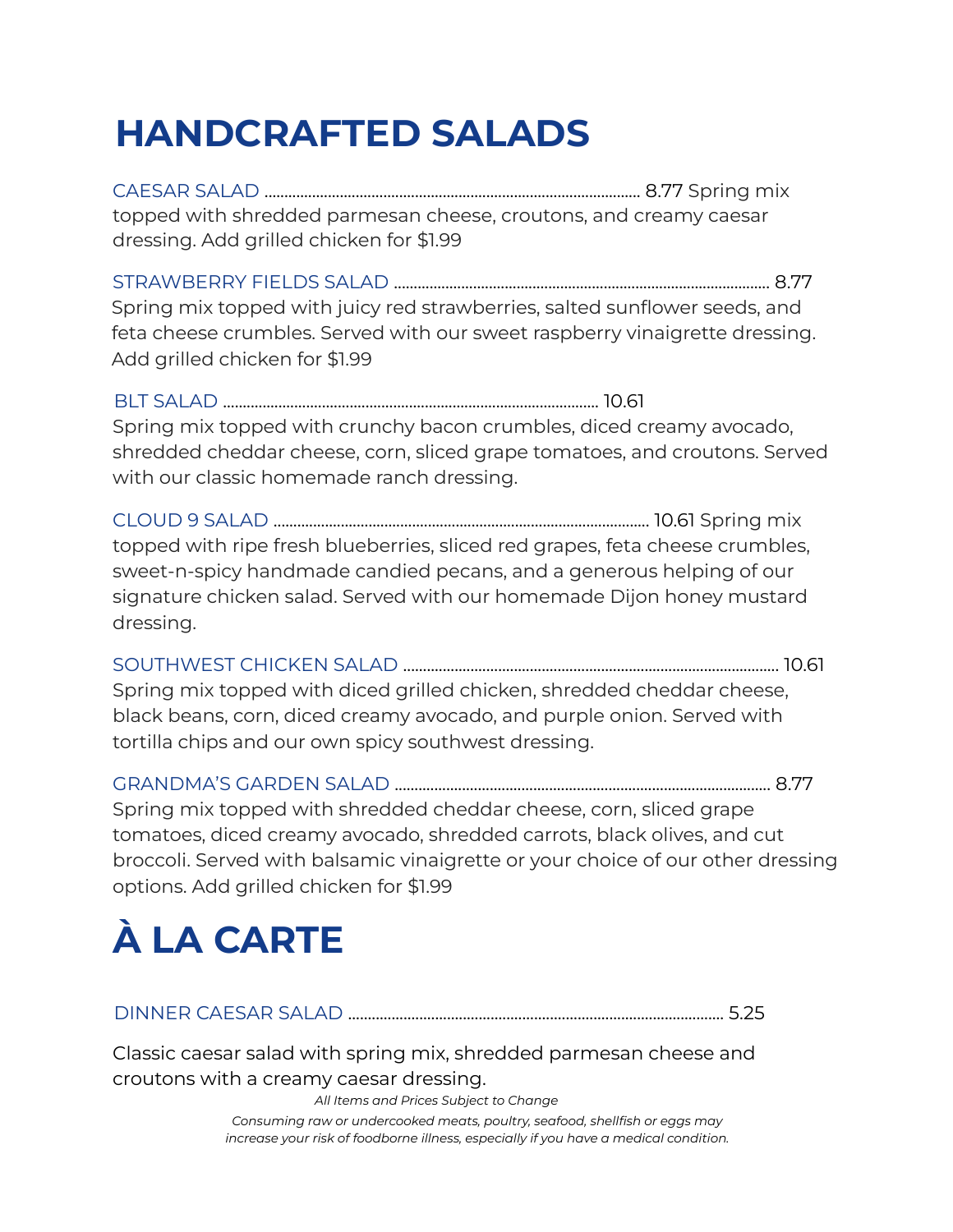| 4.85                                                                                  |  |
|---------------------------------------------------------------------------------------|--|
| Our most popular soup! Served daily.                                                  |  |
| 4.85                                                                                  |  |
| 4.85<br>Seasonal fresh fruits                                                         |  |
|                                                                                       |  |
| Pick two cups of either fruit and/or soup. Add .92 to increase EACH cup to a<br>bowl. |  |
|                                                                                       |  |

25.00 Please call in advance for custom whole quiche orders.

### **KIDS' MEALS**

LITTLE DIPPER (6 & UNDER) ............................................................................................... 5.54 Half sandwich with chips or apple, pickle spear and a kid-sized fountain drink.

BIG DIPPER (12 & UNDER) ............................................................................................... 6.47 Whole sandwich with chips or apple, pickle spear and a kid-sized fountain drink.

### SANDWICH OPTIONS:

Peanut Butter & Grape Jelly • Ham & Cheese • Chicken Salad Pimento Cheese • Grilled Cheese • Turkey & Cheese Tuna Salad • Roast Beef & Cheese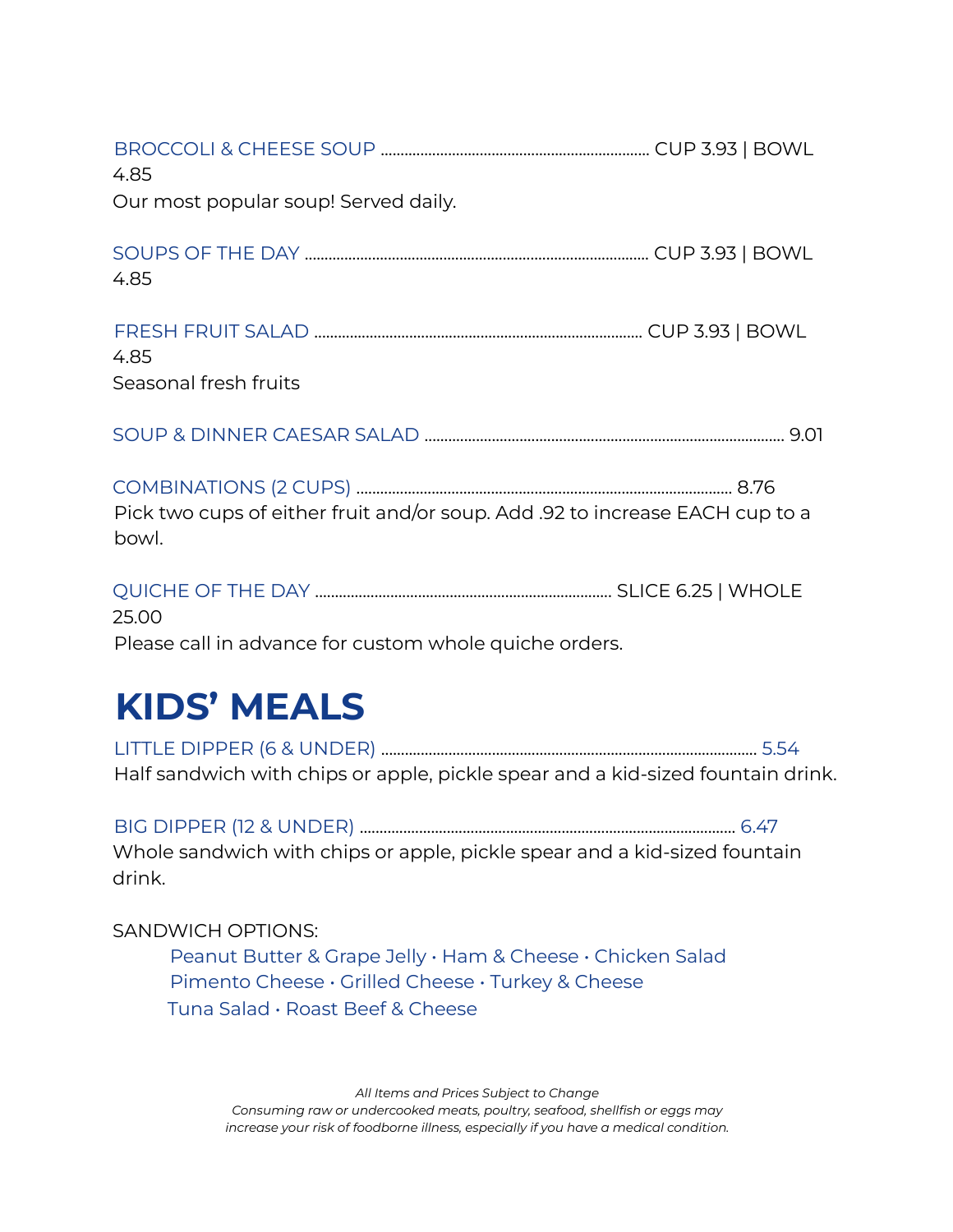## **TAKE OUT**

*Let us help you with your special event. We offer customized catering trays. Please call for details and pricing.*

### VARIETY SANDWICH TRAY

Create a customized sandwich tray from our sandwich menu. Trays are priced "by the sandwich" and include chips, pickle spears and mints. Sandwiches may be cut in half or quartered.

### FAMILY SPECIALS

Choose from King Ranch Chicken or Chicken Spaghetti , with a House Salad, and a fresh baked pie.

### DESSERT TRAYS

Customize an Assortment of Fresh-Baked Cookies or Brownies. Please Specify Boxes or Trays.

### KIDS' MEALS

Choose from One or More of the Following: Full-Size or Half-Size Sandwiches. Served in a Souvenir Carton with Chips, Pickle Spear and Drink.

### SANDWICH OPTIONS:

Peanut Butter & Grape Jelly • Ham & Cheese • Chicken Salad Pimento Cheese • Grilled Cheese • Turkey & Cheese Tuna Salad • Roast Beef & Cheese

*Consuming raw or undercooked meats, poultry, seafood, shellfish or eggs may increase your risk of foodborne illness, especially if you have a medical condition.*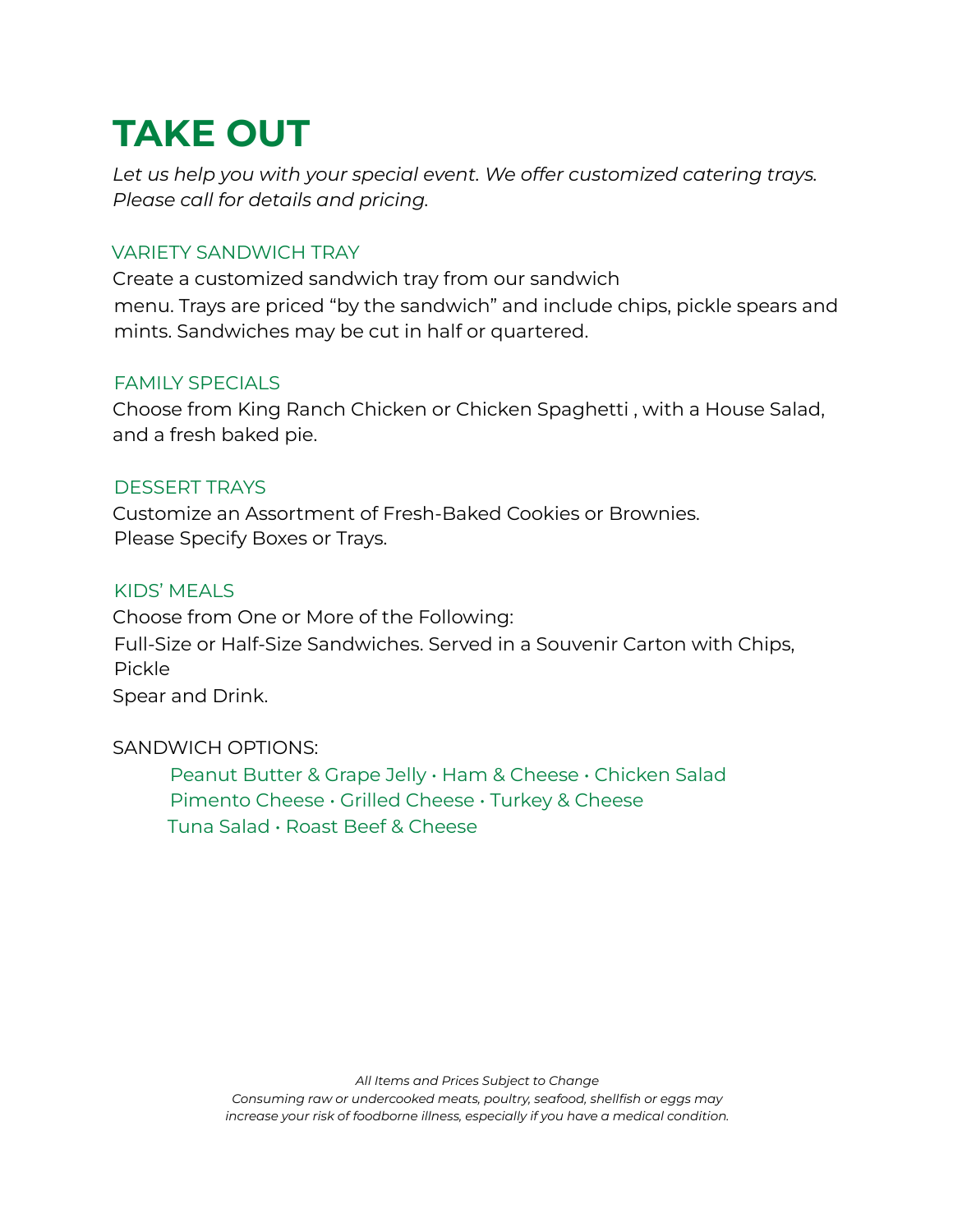## **ICE CREAM FAVORITES**

### **HAND-DIPPED BLUE BELL ICE CREAM**

| Choose your flavor or combination! |                                                                         |
|------------------------------------|-------------------------------------------------------------------------|
|                                    |                                                                         |
|                                    | Dr. Pepper or Barg's Root Beer with Blue Bell Ice Cream                 |
|                                    |                                                                         |
|                                    | Chocolate, Vanilla, Cherry, Strawberry, Caramel, or Pineapple with Blue |
| Bell Ice Cream.                    |                                                                         |
|                                    |                                                                         |
|                                    | Your favorite ice cream with Chocolate, Strawberry, Pineapple or        |
| Fudge topping.                     |                                                                         |
|                                    |                                                                         |
|                                    |                                                                         |
| old-fashioned favorite!            |                                                                         |

### **SWEETS & PASTRIES**

| may vary seasonally) Our daily selection may include: Southern |  |  |  |  |
|----------------------------------------------------------------|--|--|--|--|
| Pecan, Bourbon Chocolate Chip Pecan, Lemon Meringue, Chocolate |  |  |  |  |
| Meringue, Coconut Meringue, Buttermilk, Sawdust, Cherry, Peach |  |  |  |  |
| Praline and our Signature Dutch Apple Pie                      |  |  |  |  |
| A la mode add \$2.54                                           |  |  |  |  |
|                                                                |  |  |  |  |
|                                                                |  |  |  |  |
| Choose from a variety of different flavors.                    |  |  |  |  |
|                                                                |  |  |  |  |
| Chocolate Chunk, Coconut Pecan, Snickerdoodle, Oatmeal Raisin, |  |  |  |  |
| Peanut Butter, M&M's and White Chocolate Macadamia Nut         |  |  |  |  |